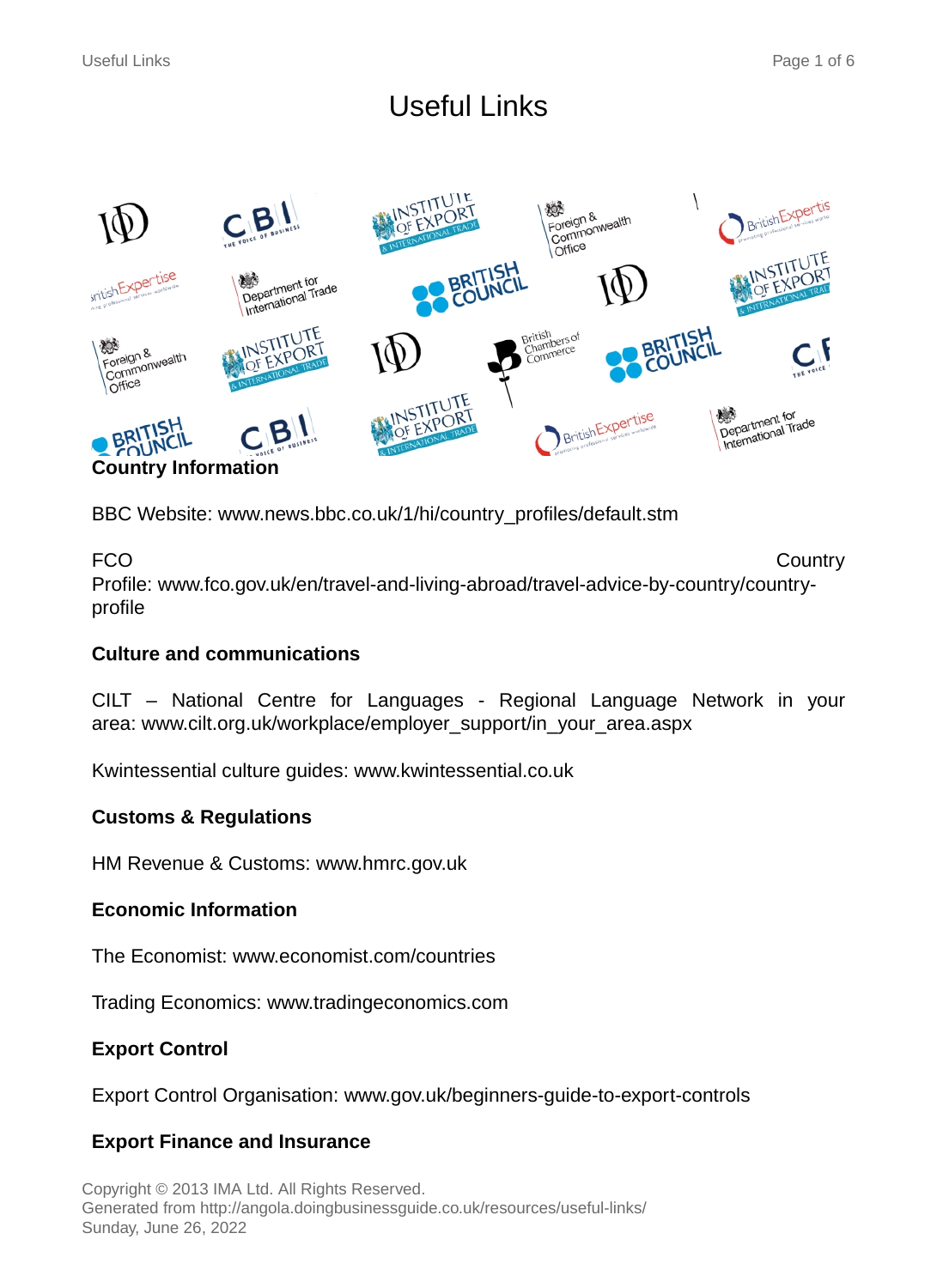British Insurance Brokers Association (BIBA): www.biba.org.uk

UK Export Export Finance (formerly ECGD): www.gov.uk/government/organisations/uk-export-finance

## **Intellectual Property**

Intellectual Property Office: www.ipo.gov.uk

#### **Market Access**

Market Access Database for Tariffs: www.madb.europa.eu/madb/indexPubli.htm

#### **Standards and Technical Regulations**

British Standards Standards Institution (BSI): www.bsigroup.com/en/sectorsandservices/Disciplines/ImportExport

Intellectual Property Office: www.ipo.gov.uk

National Physical Laboratory: www.npl.co.uk

#### **Trade Statistics**

HM Revenue and Customs (HMRC): www.uktradeinfo.com/statistics/buildyourowntables/pages/table.aspx

National Statistics Information: www.statistics.gov.uk/hub/index.html

UK Trade Info: www.gov.uk/government/organisations/uk-trade-investment

## **Travel Advice**

FCO Travel: www.gov.uk/browse/abroad

#### **Healthcare abroad**

Travel health: www.travelhealth.co.uk

#### **International Trade**

British Chamber of Commerce (BCC): www.britcham.org.uk

Gov.uk: www.gov.uk/browse/business/imports-exports

#### Institute of Export: www.export.org.uk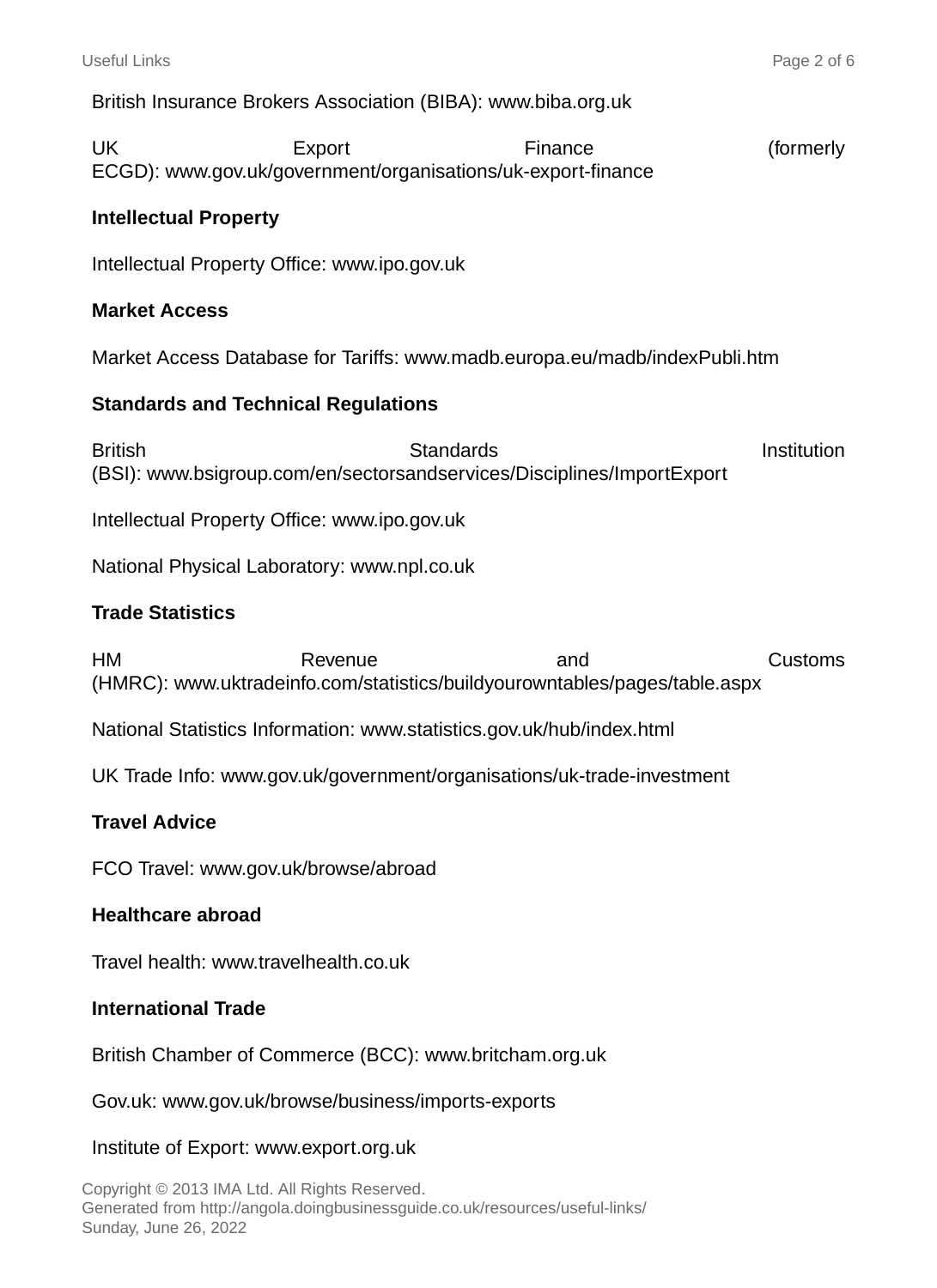OECD: www.oecd-ilibrary.org

Open to Export: www.opentoexport.com

Overseas business risk: www.gov.uk/government/collections/overseas-business-risk

Transparency International: www.transparency.org

UK Trade & Investment: www.gov.uk/government/organisations/uk-trade-investment

UK Visas: www.gov.uk/government/organisations/uk-visas-and-immigration

World Bank Group economy rankings: www.doingbusiness.org/rankings

World Economic Forum Global Competitiveness report: www.weforum.org/reports/global-competitiveness-report-2014-2015

## **Angolan Government**

Angolan embassy in the UK: www.angola.org.uk

Official portal of the Republic of Angola: www.governo.gov.ao

Angolan Ministry of Energy and Water: www.minea.gv.ao



Additional Useful Links

## **UK Trade & Investment:**

www.gov.uk/government/organisations/uk-trade-investment

## **Foreign & Commonwealth Office:**

www.gov.uk/government/organisations/foreign-commonwealth-office

# **British Council:**

## www.britishcouncil.org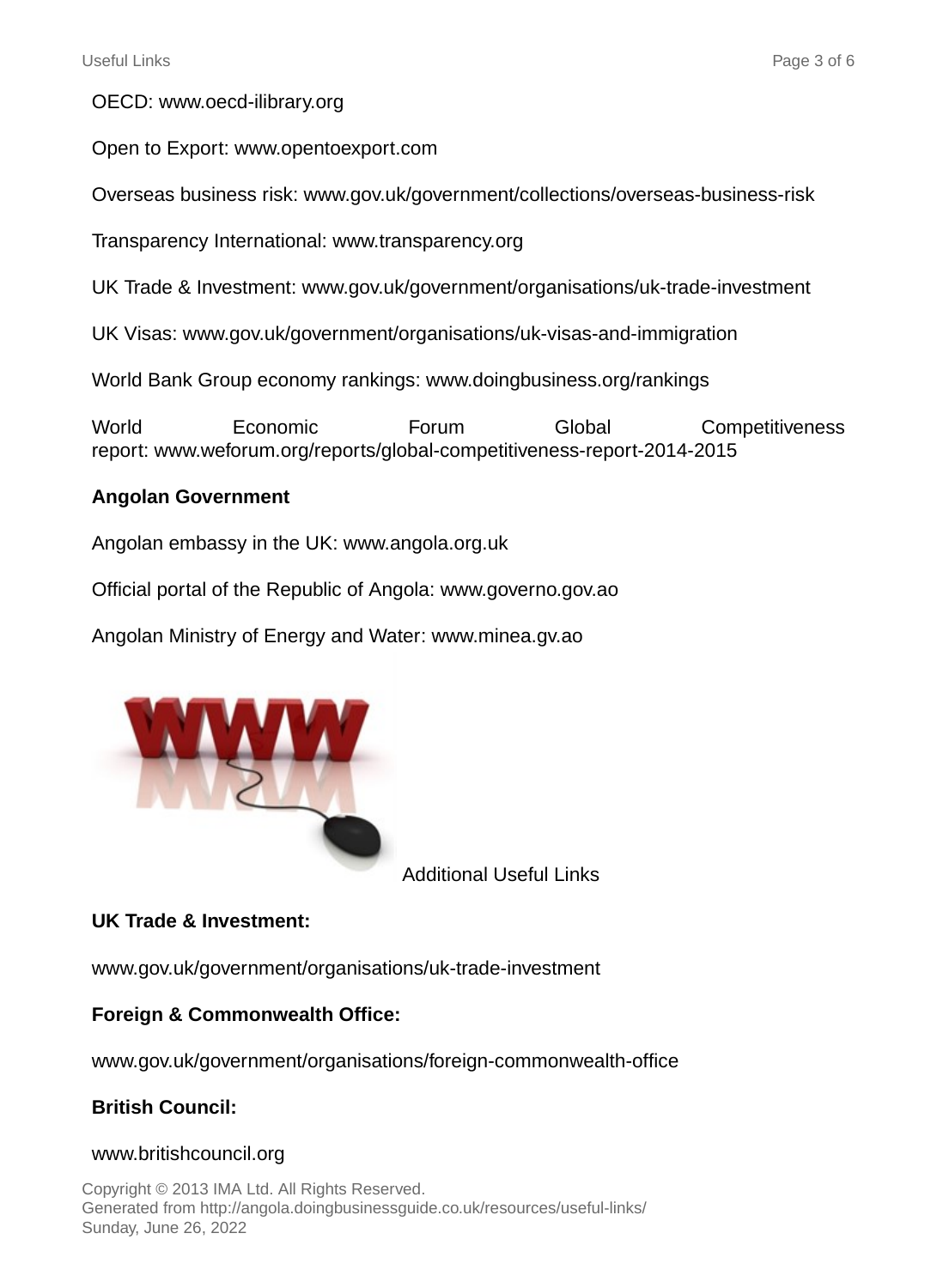# **Trade Tariff:**

www.gov.uk/trade-tariff

# **British Chambers of Commerce:**

www.britishchambers.org.uk

## **IoD (Institute of Directors):**

www.iod.com

## **CBI (Confederation of British Industry):**

www.cbi.org.uk

## **Institute of Export (IOE):**

www.export.org.uk

## **British Expertise:**

www.britishexpertise.org

## **Department for Business, Innovation & Skills (BIS):**

www.gov.uk/government/organisations/department-for-business-innovation-skills

## **UKTI e-exporting programme:**

www.gov.uk/e-exporting

Source – UKTI

Sponsored By:

# **Urban Requalification / Investments / Real Estate & Property Services**

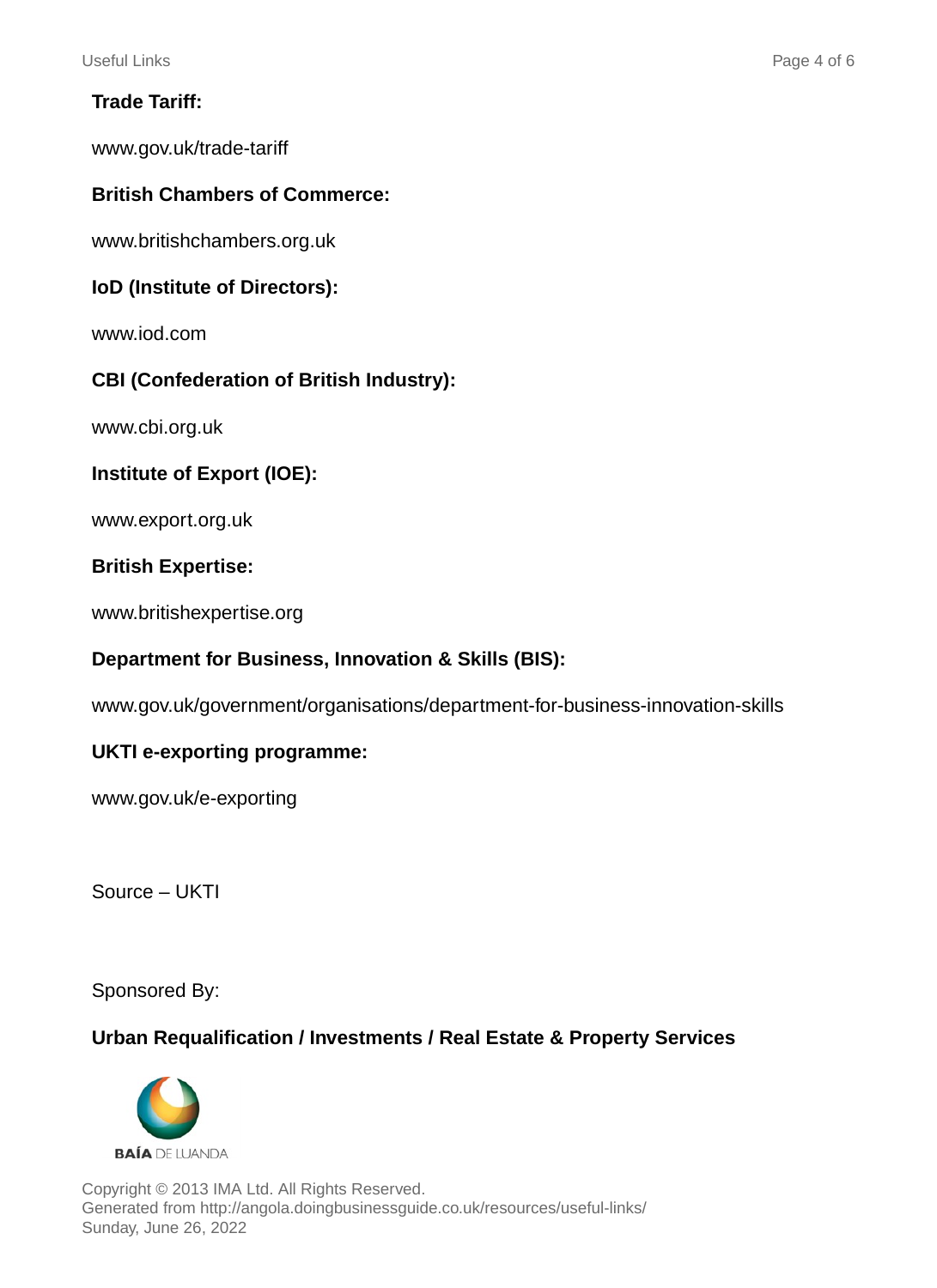Useful Links Page 5 of 6

**Energy / Case Study**



**Investment Management**



# **Security / Risk Services**



**Professional Business Services**



**Logistics / Shipping & Supply Chain**



**Energy**



# **Banking / Financial Services**